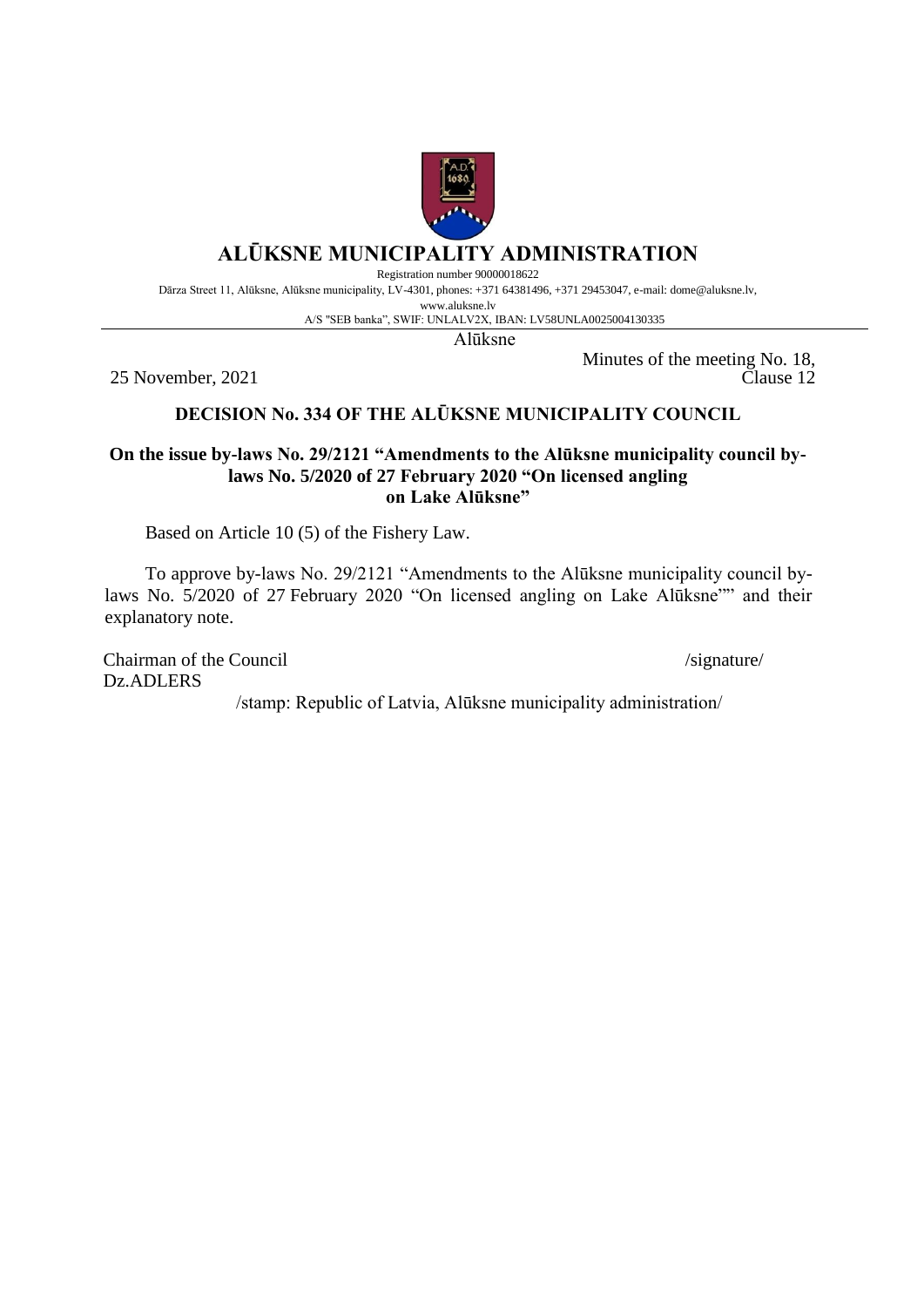

## **ALŪKSNE MUNICIPALITY ADMINISTRATION**

Registration number 90000018622

Dārza Street 11, Alūksne, Alūksne municipality, LV-4301, phones: +371 64381496, +371 29453047, e-mail: dome@aluksne.lv, www.aluksne.lv

A/S "SEB banka", SWIF: UNLALV2X, IBAN: LV58UNLA0025004130335

#### **BY-LAWS**

Alūksne

25 November 2021

**No. 29/2021**

APPROVED With the decision of Alūksne municipality council Decision No. 334 of 25.11.2021 (Protocol No. 18, Clause 12)

### **Amendments to the Alūksne municipality council by-laws No. 5/2020 of 27 February 2020 "On licensed angling on Lake Alūksne"**

*issued based on Article 10 (5) of the Fishery Law*

To introduce the following amendments to the Alūksne municipality council by-laws No. 5/2020 of 27 February 2020 "On licensed angling on Lake Alūksne":

Paragraph 14 shall be replaced by the following:

"14. Content and design of the license (examples in Annex  $2$ ) – type of license, series and number, price, expiry date, name of the water body concerned, details of the organiser of licensed angling, crayfish hunting or underwater hunting, the signature of the license issuer (excluding for electronic licenses), the license holder and his/her personal code, telephone number and electronic mail address to be used for communication, and the signature of the license holder (excluding for electronic licenses) and the date of issue of the license."

2. Paragraph 16 shall be replaced by the following:

"16. The form of an electronic license may differ visually from the license form in the Annex to the Regulation, but shall contain all the particulars referred to in paragraph 14 of this Regulation, with the exception of the signature of the issuer and the license holder. The electronic license is not required to be printed and its existence is verified by its number."

As regards paragraph 3.17:

- 3.1. to insert the second sentence of paragraph 17.1 in the following wording: "The upto-date information on license purchasing is available here: [www.aluksnesezers.lv"](http://www.aluksnesezers.lv/);
- 3.2. to delete the following wording from paragraph 17.2, 17.3 and 17.4: 'except for licenses for reduced fees'.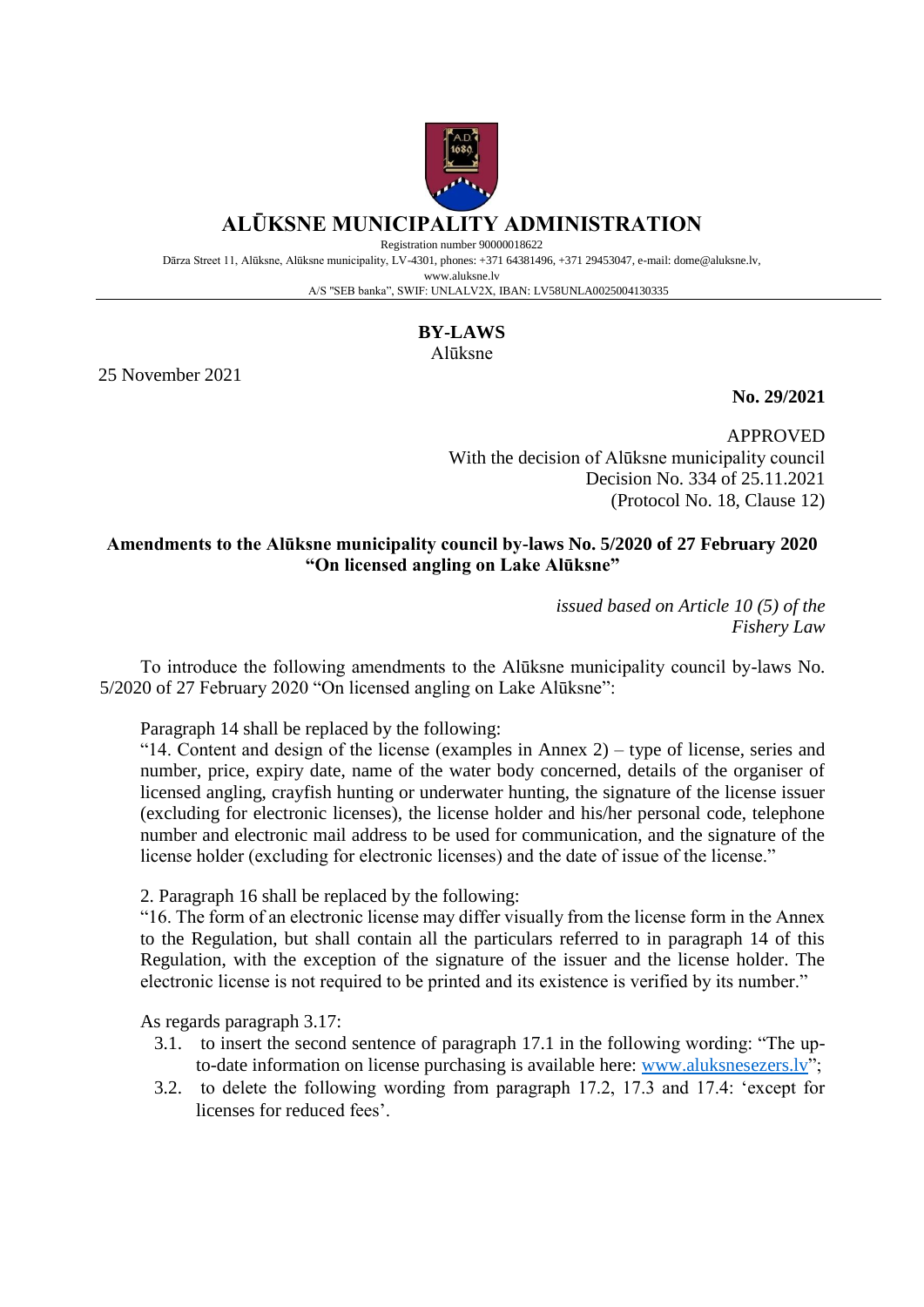4. Delete Paragraph 19.

5. Paragraph 23 shall be replaced by the following:

"23. All license holders, regardless of the type of license, must record their catches immediately after each catching of a pike or zander (if intended to be kept), indicating the date, species of fish, size of catch (number and weight of fish), recording these in the table shown on the other side of the license; for electronically purchased licenses – in the section 'Catch registration' of the relevant site.

- 6. Paragraph 24 shall be replaced by the following: "24. A statement of the catch records shall be provided within five days of the expiry of the license."
- 7. Paragraph 28 shall be replaced by the following: "28. Ensure that angling licenses are available in accordance with paragraphs 17 and 18 of this Regulation."
- 8. To delete the following phrase contained within paragraph 30: 'situated at each point of sale of licenses'.
- 9. Paragraph 36 shall be replaced by the following:

"36. To record persons who have infringed the procedure for documenting the caught fish; and, using the telephone number or e-mail address indicated in the license, notify such persons of their obligation to submit a review of caught fish within 14 days. If the person fails to submit a review of the caught fish within the granted period of time, the organiser shall inform the authorities in charge of fish resource protection and monitoring of the infringement found."

10. To amend Annex 2 in a new version (Annex 1).

11. To amend Annex 3 in a new version (Annex 2).

Chairman of the Council

Dz.ADLERS

/signature/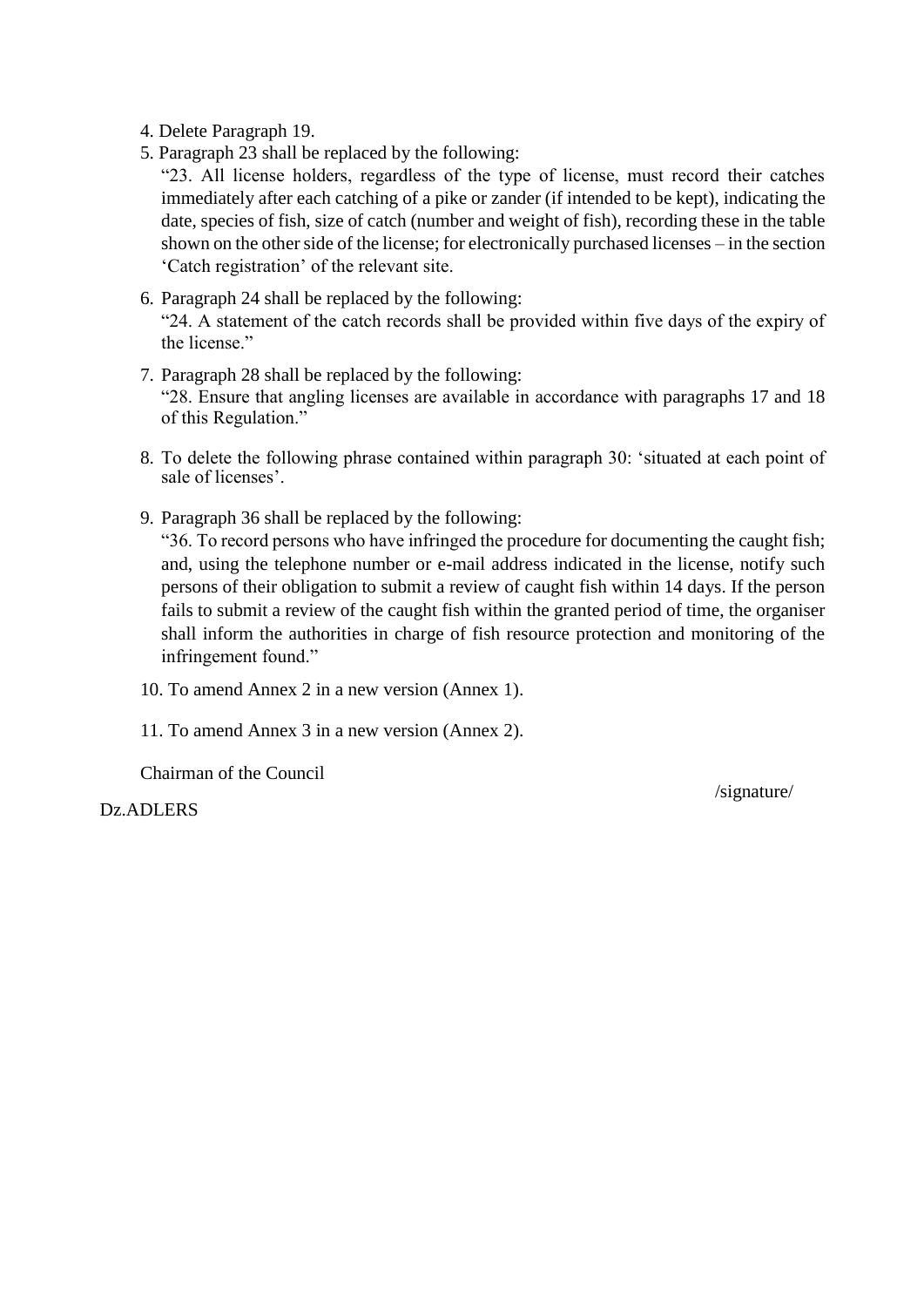Annex 1 To the Alūksne municipality council By-laws No. 29/2021 of 25 November 2021 "Amendments to the Alūksne municipality council By-laws No. 5/2020 of 27 February 2020 "On licensed angling on Lake Alūksne""

Annex 2

to the by-laws of Alūksne Municipality Council "On licensed angling on Lake Alūksne" of 27 February 2020

### EXAMPLES OF ANGLING LICENSES

| ALŪKSNE MUNICIPAL                                     | <b>ALŪKSNE MUNICIPAL</b>                                                                                                                        |  |  |  |
|-------------------------------------------------------|-------------------------------------------------------------------------------------------------------------------------------------------------|--|--|--|
| <b>AGENCY "ALJA"</b>                                  | <b>AGENCY "ALJA"</b>                                                                                                                            |  |  |  |
| Reg.No. 90010446069                                   | Reg.No. 90010446069, Pilssalas Street 10,                                                                                                       |  |  |  |
| Pilssalas Street 10, Alūksne,                         | Alūksne, Alūksne municipality, LV-4301,                                                                                                         |  |  |  |
| Alūksne municipality, LV-4301                         | www.aluksnesezers.lv                                                                                                                            |  |  |  |
| <b>ONE DAY LICENSE,</b><br><b>EXCEPT FOR CATCHING</b> | Environmental inspector, ph. +371 26389199                                                                                                      |  |  |  |
| PIKE IN MAY                                           | ONE DAY LICENSE, EXCEPT FOR CATCHING PIKE                                                                                                       |  |  |  |
| On Lake Alūksne                                       | <b>IN MAY</b>                                                                                                                                   |  |  |  |
| 20                                                    | On Lake Alūksne                                                                                                                                 |  |  |  |
|                                                       | Valid for:<br>20                                                                                                                                |  |  |  |
| License fee EUR 3.00                                  |                                                                                                                                                 |  |  |  |
| I have read the Regulation on                         | License fee EUR 3.00                                                                                                                            |  |  |  |
| licensed angling on Lake Alūksne                      | License issued to:                                                                                                                              |  |  |  |
|                                                       | (name, surname)                                                                                                                                 |  |  |  |
| (name, surname)                                       | <b>Important information to license holders</b>                                                                                                 |  |  |  |
|                                                       | 1. Without reference to personal data and angling date, the                                                                                     |  |  |  |
|                                                       | license shall be deemed invalid.                                                                                                                |  |  |  |
|                                                       | 2. Follow the "Licensed angling, crayfish hunting and                                                                                           |  |  |  |
| (signature of the license holder)                     | underwater hunting regulations" and the by-laws of Alūksne<br>Municipality Council "On licensed angling on Lake Alūksne<br>$\ddot{\phantom{1}}$ |  |  |  |
|                                                       | 3. An angler can keep 3 pikes from the catch, where the                                                                                         |  |  |  |
| (date of license issue)                               | length of such pikes ranges between 50 and 70 cm and where<br>one of such pikes may exceed 100 cm (except pikes caught in                       |  |  |  |
|                                                       | May from water vehicles), 3 zanders and a maximum of five<br>kilograms of perch, where the length of three perch may                            |  |  |  |
| (phone)                                               | exceed 55 cm, as well as other fish according to the "Rules"                                                                                    |  |  |  |
|                                                       | on angling, crayfish catching and underwater hunting".                                                                                          |  |  |  |
|                                                       | 4. From 10 May to 30 June, it is prohibited to use the pole                                                                                     |  |  |  |
|                                                       | and line angling method, to use as bait natural bait fish or                                                                                    |  |  |  |
|                                                       | parts thereof.                                                                                                                                  |  |  |  |
|                                                       | 5. From 1 November to 30 April, it is prohibited to be in a                                                                                     |  |  |  |
|                                                       |                                                                                                                                                 |  |  |  |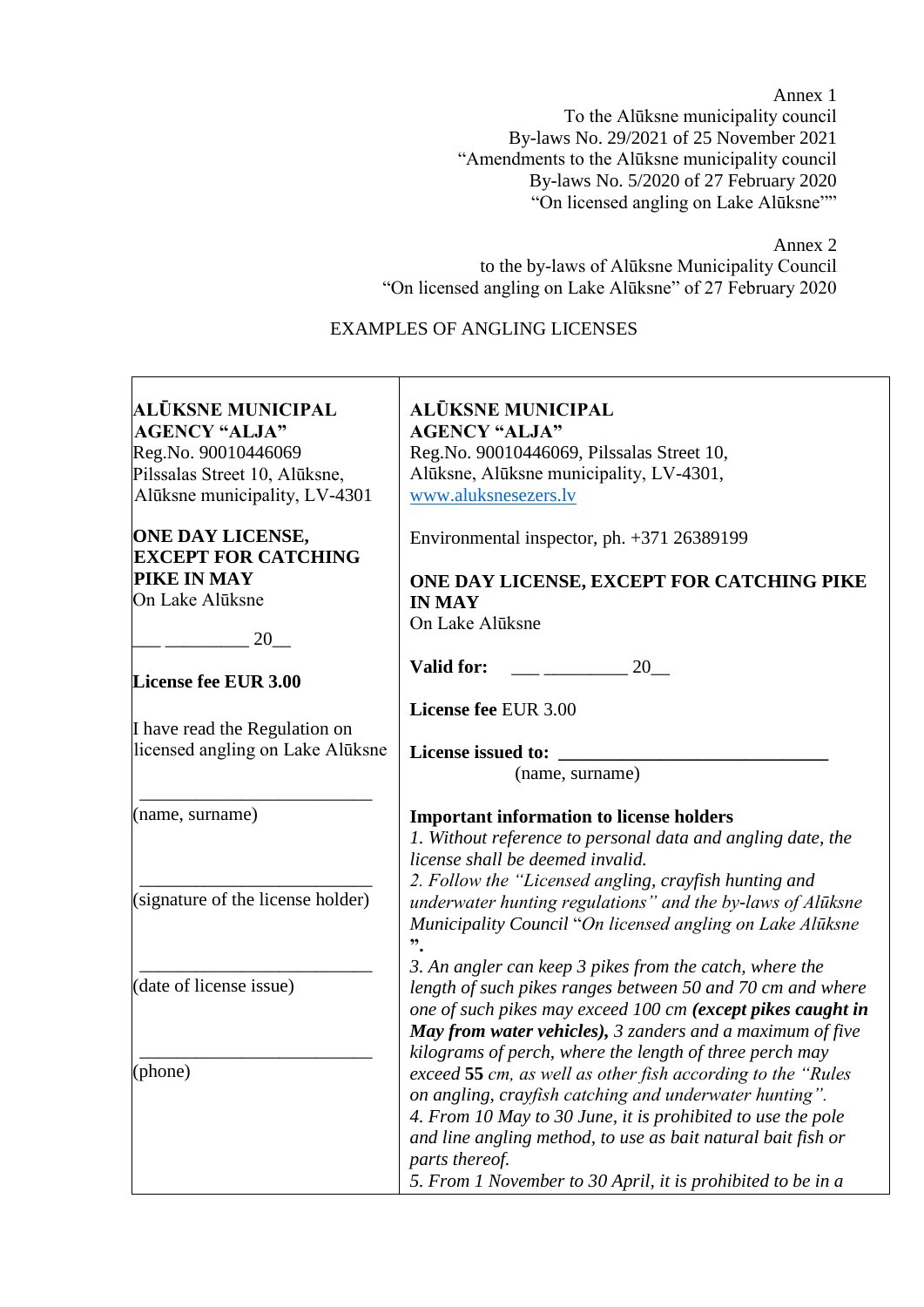| (e-mail address)                                                                                                                                                                                                   | 6. The period of validity of the license shall be the date<br>indicated on the license.                                                                                                                                                                                                                                                                                                                                                                                                                                                                                                                                                                                                                                                                                                                                                                                                                                                                                                                                           |  |  |
|--------------------------------------------------------------------------------------------------------------------------------------------------------------------------------------------------------------------|-----------------------------------------------------------------------------------------------------------------------------------------------------------------------------------------------------------------------------------------------------------------------------------------------------------------------------------------------------------------------------------------------------------------------------------------------------------------------------------------------------------------------------------------------------------------------------------------------------------------------------------------------------------------------------------------------------------------------------------------------------------------------------------------------------------------------------------------------------------------------------------------------------------------------------------------------------------------------------------------------------------------------------------|--|--|
| Series - DL<br>No. 00000                                                                                                                                                                                           | Series - DL<br>No. 00000                                                                                                                                                                                                                                                                                                                                                                                                                                                                                                                                                                                                                                                                                                                                                                                                                                                                                                                                                                                                          |  |  |
|                                                                                                                                                                                                                    | (signature of the license issuer)                                                                                                                                                                                                                                                                                                                                                                                                                                                                                                                                                                                                                                                                                                                                                                                                                                                                                                                                                                                                 |  |  |
| ALŪKSNE MUNICIPAL<br><b>AGENCY "ALJA"</b><br>Reg.No. 90010446069<br>Pilssalas Street 10, Alūksne,<br>Alūksne municipality, LV-4301<br><b>ONE DAY LICENSE FOR</b><br><b>CATCHING PIKE IN MAY</b><br>On Lake Alūksne | <b>ALŪKSNE MUNICIPAL AGENCY "ALJA"</b><br>Reg.No. 90010446069, Pilssalas Street 10,<br>Alūksne, Alūksne municipality, LV-4301,<br>www.aluksnesezers.lv<br>Environmental inspector, ph. +371 26389199<br>ONE DAY LICENSE FOR CATCHING PIKE IN MAY<br>On Lake Alūksne                                                                                                                                                                                                                                                                                                                                                                                                                                                                                                                                                                                                                                                                                                                                                               |  |  |
| 20                                                                                                                                                                                                                 | Valid for:<br>20                                                                                                                                                                                                                                                                                                                                                                                                                                                                                                                                                                                                                                                                                                                                                                                                                                                                                                                                                                                                                  |  |  |
| License fee EUR 10.00                                                                                                                                                                                              | License fee EUR 10.00                                                                                                                                                                                                                                                                                                                                                                                                                                                                                                                                                                                                                                                                                                                                                                                                                                                                                                                                                                                                             |  |  |
| I have read the Regulation on<br>licensed angling on Lake<br>Alūksne<br>(name, surname)<br>(signature of the license holder)<br>(date of license issue)<br>(phone)<br>(e-mail address)<br>Series - MD              | License issued to:<br>(name, surname)<br><b>Important information to license holders</b><br>1. Without reference to personal data and angling date, the<br>license shall be deemed invalid.<br>2. Follow the "Licensed angling, crayfish hunting and<br>underwater hunting regulations" and the by-laws of Alūksne<br>Municipality Council "On licensed angling on Lake Alūksne<br>$"$ .<br>3. An angler can keep 3 pikes from the catch, where the<br>length of such pikes ranges between 50 and 70 cm and<br>where one of such pikes may exceed 100 cm, and a<br>maximum of five kilograms of perch, where the length of<br>three perch may exceed 35 cm, as well as other fish<br>according to the "Rules on angling, crayfish catching and<br>underwater hunting".<br>4. From 10 May to 30 June, it is prohibited to use the pole<br>and line angling method, to use as bait natural bait fish or<br>parts thereof.<br>5. The period of validity of the license shall be the date<br>indicated on the license.<br>Series – MD |  |  |
| No. 00000                                                                                                                                                                                                          | No. 00000                                                                                                                                                                                                                                                                                                                                                                                                                                                                                                                                                                                                                                                                                                                                                                                                                                                                                                                                                                                                                         |  |  |
|                                                                                                                                                                                                                    | (signature of the license issuer)                                                                                                                                                                                                                                                                                                                                                                                                                                                                                                                                                                                                                                                                                                                                                                                                                                                                                                                                                                                                 |  |  |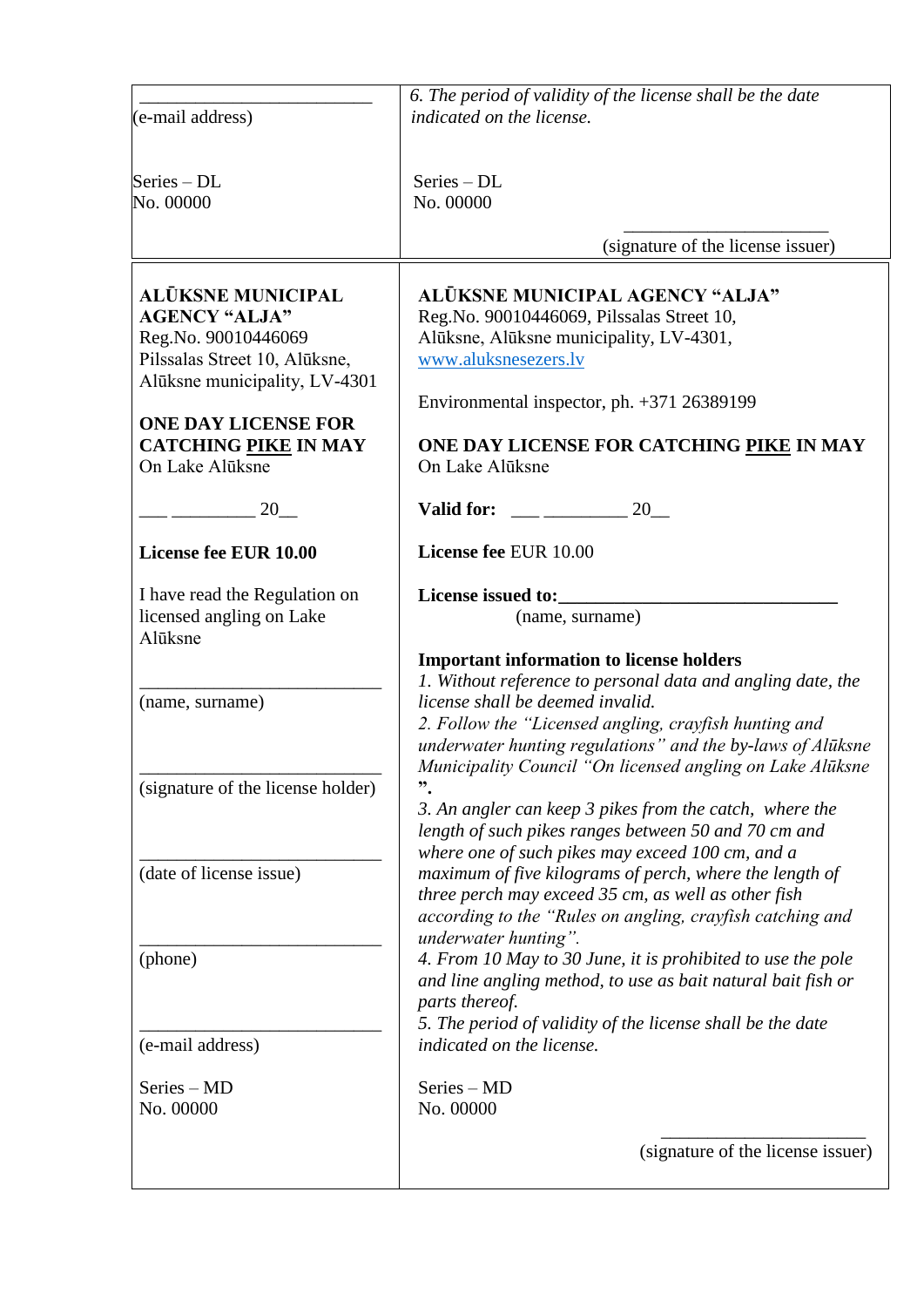| ALŪKSNE MUNICIPAL                              | <b>ALŪKSNE MUNICIPAL</b>                                     |
|------------------------------------------------|--------------------------------------------------------------|
| <b>AGENCY "ALJA"</b>                           | <b>AGENCY "ALJA"</b>                                         |
| Reg.No. 90010446069                            | Reg.No. 90010446069, Pilssalas Street 10,                    |
| Pilssalas Street 10, Alūksne,                  | Alūksne, Alūksne municipality, LV-4301,                      |
| Alūksne municipality, LV-4301                  | www.aluksnesezers.lv                                         |
| MONTHLY LICENSE,<br><b>EXCEPT FOR CATCHING</b> | Environmental inspector, ph. +371 26389199                   |
| PIKE IN MAY                                    | MONTHLY LICENSE, EXCEPT FOR CATCHING                         |
| On Lake Alūksne                                | PIKE IN MAY                                                  |
|                                                | On Lake Alūksne                                              |
| from ___ _________ 20___                       |                                                              |
|                                                | Valid for: from $\_\_\_\_\_\_\_\_2$ 20                       |
|                                                | 20<br>$\frac{\text{to}}{\text{to}}$                          |
| License fee EUR 15.00                          |                                                              |
|                                                | License fee EUR 15.00                                        |
|                                                |                                                              |
| I have read the Regulation on                  |                                                              |
| licensed angling on Lake                       | License issued to:                                           |
| Alūksne                                        | (name, surname)                                              |
|                                                | <b>Important information to license holders</b>              |
|                                                | 1. Without reference to personal data and angling date, the  |
| (name, surname)                                | license shall be deemed invalid.                             |
|                                                | 2. Follow the "Licensed angling, crayfish hunting and        |
|                                                | underwater hunting regulations" and the by-laws of Alūksne   |
|                                                | Municipality Council "On licensed angling on Lake            |
| (signature of the license holder)              | Alūksne".                                                    |
|                                                | 3. An angler can keep 3 pikes from the catch, where the      |
|                                                | length of such pikes ranges between 50 and 70 cm and where   |
|                                                | one of such pikes may exceed 100 cm (except pikes caught in  |
| (date of license issue)                        | May from water vehicles), 3 zanders and a maximum of five    |
|                                                | kilograms of perch, where the length of three perch may      |
|                                                | exceed 35 cm, as well as other fish according to the "Rules" |
|                                                | on angling, crayfish catching and underwater hunting".       |
|                                                |                                                              |
| (phone)                                        | 4. From 10 May to 30 June, it is prohibited to use the pole  |
|                                                | and line angling method, to use as bait natural bait fish or |
|                                                | parts thereof.                                               |
|                                                | 5. From 1 November to 30 April, it is prohibited to be in a  |
| (e-mail address)                               | water body with water vehicles in the dark hours of the day. |
|                                                | 6. The period of validity of the license shall be the period |
| Series - ML                                    | indicated on the license (from date to date).                |
| No. 00000                                      |                                                              |
|                                                | Series - ML                                                  |
|                                                | No. 00000                                                    |
|                                                | (signature of the license issuer)                            |
|                                                |                                                              |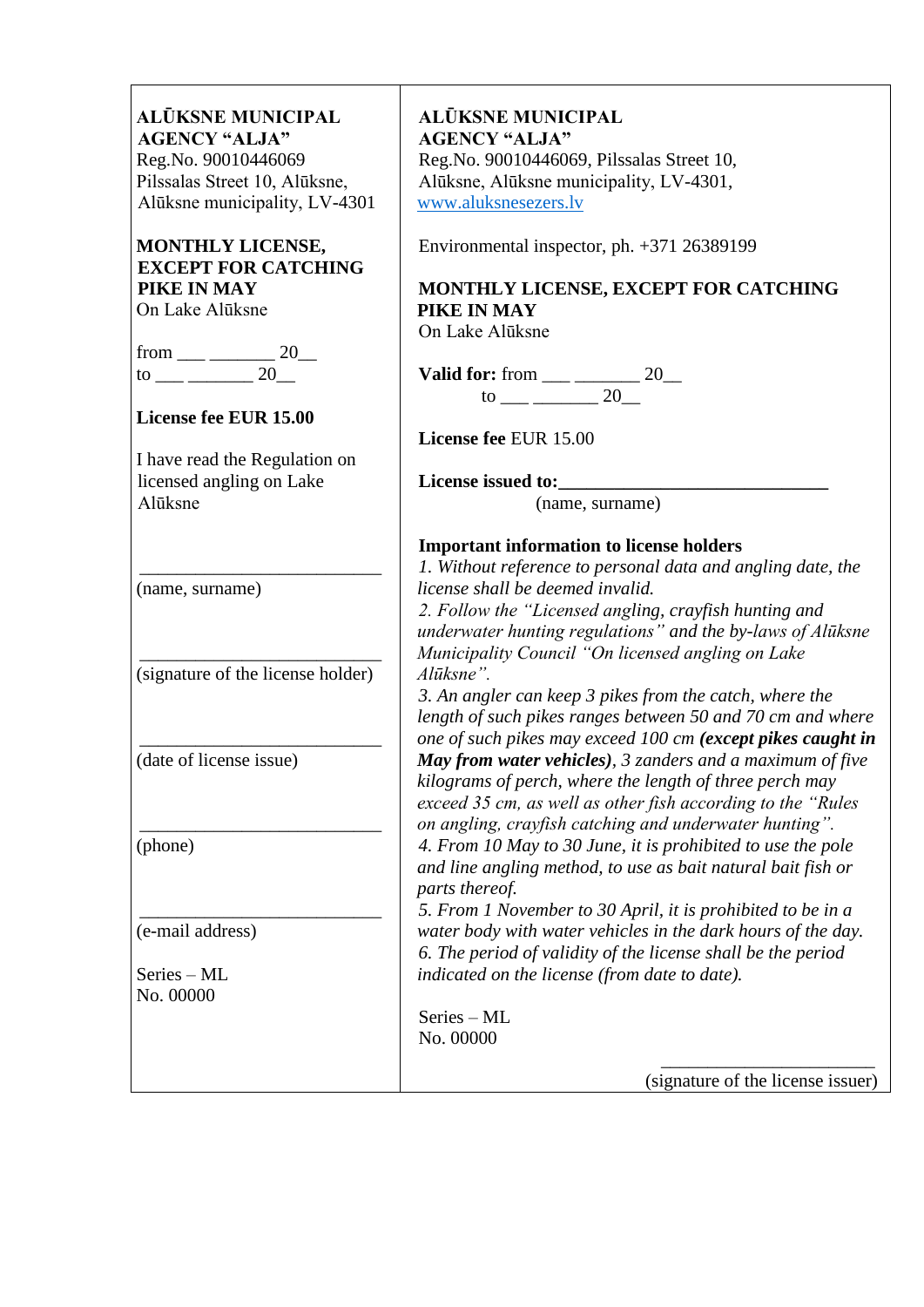| <b>ALŪKSNE MUNICIPAL</b><br><b>AGENCY "ALJA"</b><br>Reg.No. 90010446069<br>Pilssalas Street 10, Alūksne,<br>Alūksne municipality, LV-4301 | <b>ALŪKSNE MUNICIPAL</b><br><b>AGENCY "ALJA"</b><br>Reg.No. 90010446069, Pilssalas Street 10,<br>Alūksne, Alūksne municipality, LV-4301,<br>www.aluksnesezers.lv                                                                                                                    |
|-------------------------------------------------------------------------------------------------------------------------------------------|-------------------------------------------------------------------------------------------------------------------------------------------------------------------------------------------------------------------------------------------------------------------------------------|
| MONTHLY LICENSE AT A<br><b>REDUCED FEE, EXCEPT</b><br><b>FOR CATCHING PIKE IN</b><br><b>MAY</b><br>On Lake Alūksne                        | Environmental inspector, ph. +371 26389199<br>MONTHLY LICENSE AT A REDUCED FEE, EXCEPT<br><b>FOR CATCHING PIKE IN MAY</b><br>On Lake Alūksne                                                                                                                                        |
| from ___ _________ 20__                                                                                                                   |                                                                                                                                                                                                                                                                                     |
| License fee EUR 10.00                                                                                                                     | License fee EUR 10.00                                                                                                                                                                                                                                                               |
| I have read the Regulation on<br>licensed angling on Lake<br>Alūksne                                                                      | (name, surname)<br><b>Important information to license holders</b>                                                                                                                                                                                                                  |
| (name, surname)                                                                                                                           | 1. Without reference to personal data and angling date, the<br>license shall be deemed invalid.<br>2. Follow the "Licensed angling, crayfish hunting and<br>underwater hunting regulations" and the by-laws of Alūksne<br>Municipality Council "On licensed angling on Lake Alūksne |
| (signature of the license holder)                                                                                                         | $"$ .<br>3. An angler can keep 3 pikes from the catch, where the<br>length of such pikes ranges between 50 and 70 cm and where<br>one of such pikes may exceed 100 cm (except pikes caught<br>in May from water vehicles), 3 zanders and a maximum of                               |
| (date of license issue)                                                                                                                   | five kilograms of perch, where the length of three perch may<br>exceed 35 cm, as well as other fish according to the "Rules"<br>on angling, crayfish catching and underwater hunting".<br>4. From 10 May to 30 June, it is prohibited to use the pole                               |
| (phone)                                                                                                                                   | and line angling method, to use as bait natural bait fish or<br>parts thereof.<br>5. From 1 November to 30 April, it is prohibited to be in a<br>water body with water vehicles in the dark hours of the day.                                                                       |
| (e-mail address)                                                                                                                          | 6. The period of validity of the license shall be the period<br>indicated on the license (from date to date).                                                                                                                                                                       |
| $Series - GS$                                                                                                                             |                                                                                                                                                                                                                                                                                     |
| No. 00000                                                                                                                                 | $Series - GS$<br>No. 00000                                                                                                                                                                                                                                                          |
|                                                                                                                                           | (signature of the license issuer)                                                                                                                                                                                                                                                   |
|                                                                                                                                           |                                                                                                                                                                                                                                                                                     |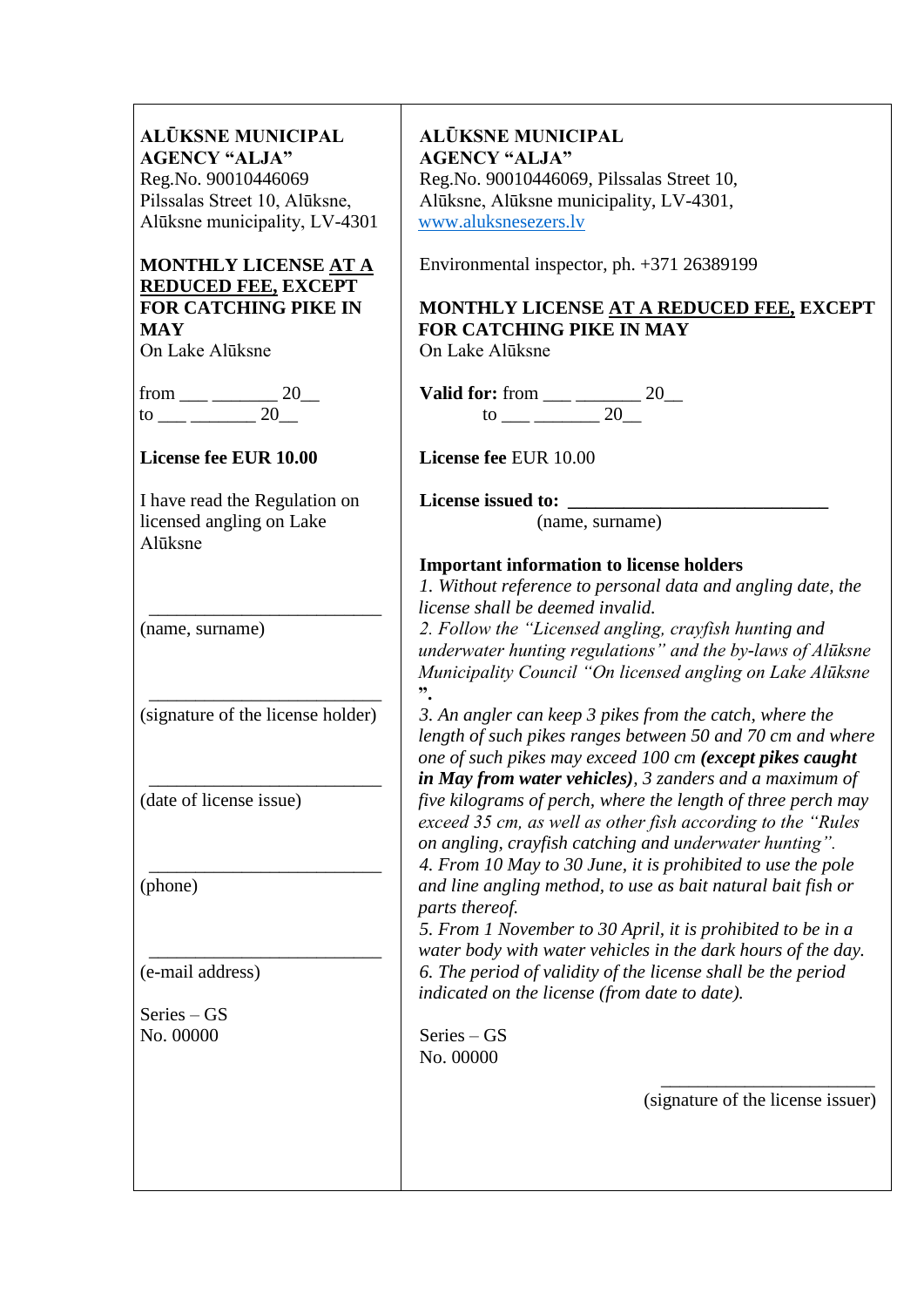| ALŪKSNE MUNICIPAL                                         | <b>ALŪKSNE MUNICIPAL</b>                                                                                       |  |  |  |
|-----------------------------------------------------------|----------------------------------------------------------------------------------------------------------------|--|--|--|
| <b>AGENCY "ALJA"</b>                                      | <b>AGENCY "ALJA"</b>                                                                                           |  |  |  |
| Reg.No. 90010446069                                       | Reg.No. 90010446069, Pilssalas Street 10,                                                                      |  |  |  |
| Pilssalas Street 10, Alūksne,                             | Alūksne, Alūksne municipality, LV-4301,                                                                        |  |  |  |
| Alūksne municipality, LV-4301                             | www.aluksnesezers.lv                                                                                           |  |  |  |
| MONTHLY LICENSE <u>AT A</u><br><b>REDUCED FEE, EXCEPT</b> | Environmental inspector, ph. +371 26389199                                                                     |  |  |  |
| <b>FOR CATCHING PIKE IN</b>                               | MONTHLY LICENSE AT A REDUCED FEE,                                                                              |  |  |  |
| <b>MAY</b>                                                | <b>EXCEPT FOR CATCHING PIKE IN MAY</b>                                                                         |  |  |  |
| On Lake Alūksne                                           | On Lake Alūksne                                                                                                |  |  |  |
|                                                           |                                                                                                                |  |  |  |
| from ___ ________ 20__<br>to ___ ______ 20__              |                                                                                                                |  |  |  |
| <b>License fee EUR 5.00</b>                               | License fee EUR 5.00                                                                                           |  |  |  |
| I have read the Regulation on                             | License issued to:                                                                                             |  |  |  |
| licensed angling on Lake<br>Alūksne                       | (name, surname)                                                                                                |  |  |  |
|                                                           | <b>Important information to license holders</b>                                                                |  |  |  |
|                                                           | 1. Without reference to personal data and angling date, the                                                    |  |  |  |
| (name, surname)                                           | license shall be deemed invalid.                                                                               |  |  |  |
|                                                           | 2. Follow the "Licensed angling, crayfish hunting and                                                          |  |  |  |
|                                                           | underwater hunting regulations" and the by-laws of                                                             |  |  |  |
|                                                           | Alūksne Municipality Council "On licensed angling on Lake                                                      |  |  |  |
| (signature of the license holder)                         | Alūksne".                                                                                                      |  |  |  |
|                                                           | 3. An angler can keep 3 pikes from the catch, where the                                                        |  |  |  |
|                                                           | length of such pikes ranges between 50 and 70 cm and                                                           |  |  |  |
| (date of license issue)                                   | where one of such pikes may exceed 100 cm (except pikes<br>caught in May from water vehicles), 3 zanders and a |  |  |  |
|                                                           | maximum of five kilograms of perch, where the length of                                                        |  |  |  |
|                                                           | three perch may exceed 35 cm, as well as other fish                                                            |  |  |  |
|                                                           | according to the "Rules on angling, crayfish catching and                                                      |  |  |  |
| (phone)                                                   | underwater hunting".                                                                                           |  |  |  |
|                                                           | 4. From 10 May to 30 June, it is prohibited to use the pole                                                    |  |  |  |
|                                                           | and line angling method, to use as bait natural bait fish or                                                   |  |  |  |
|                                                           | parts thereof.                                                                                                 |  |  |  |
| (e-mail address)                                          | 5. From 1 November to 30 April, it is prohibited to be in a                                                    |  |  |  |
|                                                           | water body with water vehicles in the dark hours of the day.                                                   |  |  |  |
| $Series - GS$                                             | 6. The period of validity of the license shall be the period                                                   |  |  |  |
| No. 00000                                                 | indicated on the license (from date to date).                                                                  |  |  |  |
|                                                           | $Series - GS$                                                                                                  |  |  |  |
|                                                           | No. 00000                                                                                                      |  |  |  |
|                                                           | (signature of the license issuer)                                                                              |  |  |  |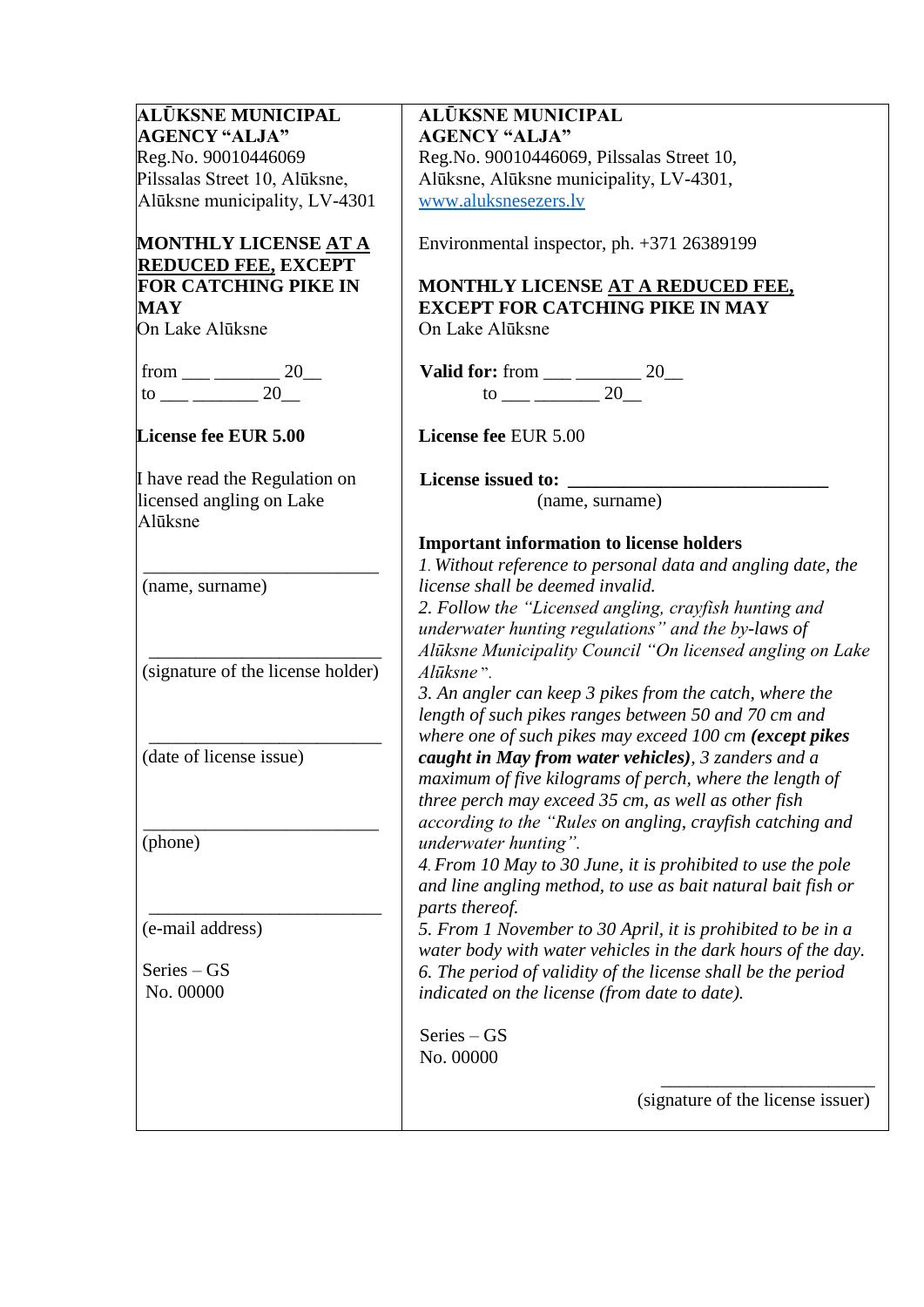**ALŪKSNE MUNICIPAL AGENCY "ALJA"** Reg.No. 90010446069 Pilssalas Street 10, Alūksne, Alūksne municipality, LV-4301

**FREE-OF-CHARGE LICENSE FOR CHILDREN AND ADOLESCENTS (FROM 1 JANUARY TO 31 DECEMBER) EXCEPT FOR CATCHING PIKE IN MAY** on Lake Alūksne

from \_\_\_ \_\_\_\_\_\_\_ 20\_\_ to 31 December 20

I have read the Regulation on licensed angling on Lake Alūksne

(name, surname)

\_\_\_\_\_\_\_\_\_\_\_\_\_\_\_\_\_\_\_\_\_\_\_\_\_ (signature of the license holder)

\_\_\_\_\_\_\_\_\_\_\_\_\_\_\_\_\_\_\_\_\_\_\_\_\_

 $\overline{\phantom{a}}$  , where  $\overline{\phantom{a}}$  , where  $\overline{\phantom{a}}$  , where  $\overline{\phantom{a}}$  , where  $\overline{\phantom{a}}$ 

\_\_\_\_\_\_\_\_\_\_\_\_\_\_\_\_\_\_\_\_\_\_\_\_\_ (date of license issue)

\_\_\_\_\_\_\_\_\_\_\_\_\_\_\_\_\_\_\_\_\_\_ (phone)

(e-mail address)

Series – GB No. 00000

**ALŪKSNE MUNICIPAL AGENCY "ALJA"** Reg.No. 90010446069, Pilssalas Street 10, Alūksne, Alūksne municipality, LV-4301, [www.aluksnesezers.lv](http://www.aluksnesezers.lv/)

Environmental inspector, ph. +371 26389199

**FREE-OF-CHARGE LICENSE FOR CHILDREN AND ADOLESCENTS (FROM 1 JANUARY TO 31 DECEMBER) EXCEPT FOR CATCHING PIKE IN MAY**

On Lake Alūksne

**Valid for:** from \_\_\_ \_\_\_\_\_\_\_\_ 20\_\_ to 31 December 20

**License issued to: \_\_\_\_\_\_\_\_\_\_\_\_\_\_\_\_\_\_\_\_\_\_\_\_\_\_\_\_**

(name, surname)

#### **Important information to license holders**

*1. Without reference to personal data and angling date, the license shall be deemed invalid. 2. Follow the "Licensed angling, crayfish hunting and underwater hunting regulations" and the by-laws of Alūksne Municipality Council "On licensed angling on Lake Alūksne* **".** *3. An angler can keep 3 pikes from the catch, where the length of such pikes ranges between 50 and 70 cm and where one of such pikes may exceed 100 cm (except pikes caught in May from water vehicles), 3 zanders and a maximum of five kilograms of perch, where the length of three perch may exceed 35 cm, as well as other fish according to the "Rules on angling, crayfish catching and underwater hunting". 4. From 10 May to 30 June, it is prohibited to use the pole and line angling method, to use as bait natural bait fish or parts thereof. 5. From 1 November to 30 April, it is prohibited to be in a* 

*water body with water vehicles in the dark hours of the day. 6. The duration of the license shall be from the specified date until 31 December of the year in question.*

Series – GB No. 00000

(signature of the license issuer)

\_\_\_\_\_\_\_\_\_\_\_\_\_\_\_\_\_\_\_\_\_\_\_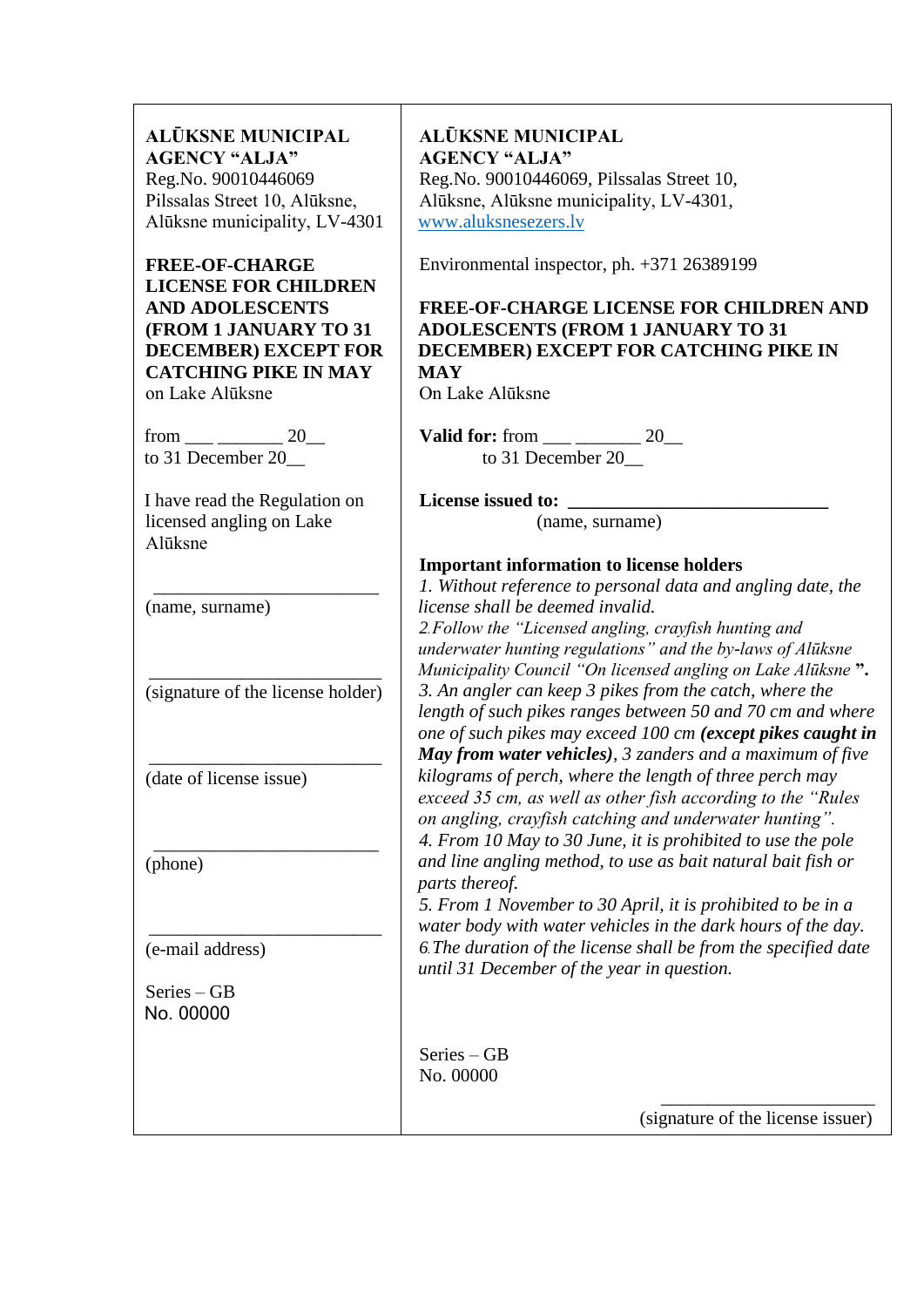| <b>ALŪKSNE MUNICIPAL</b>      |
|-------------------------------|
| <b>AGENCY "ALJA"</b>          |
| Reg.No. 90010446069           |
| Pilssalas Street 10, Alūksne, |
| Alūksne municipality, LV-4301 |

#### **FREE-OF-CHARGE LICENSE FOR SHORELINE ANGLING (FROM 1 JANUARY TO 31 DECEMBER)**  On Lake Alūksne

from \_\_\_ \_\_\_\_\_\_\_ 20\_\_ to 31 December 20

I have read the Regulation on licensed angling on Lake Alūksne

(name, surname)

\_\_\_\_\_\_\_\_\_\_\_\_\_\_\_\_\_\_\_\_\_\_\_\_\_ (signature of the license holder)

\_\_\_\_\_\_\_\_\_\_\_\_\_\_\_\_\_\_\_\_\_\_\_\_\_

 $\overline{\phantom{a}}$  , where  $\overline{\phantom{a}}$  , where  $\overline{\phantom{a}}$  , where  $\overline{\phantom{a}}$  , where  $\overline{\phantom{a}}$ 

\_\_\_\_\_\_\_\_\_\_\_\_\_\_\_\_\_\_\_\_\_\_\_\_\_ (date of license issue)

 $\overline{\phantom{a}}$  , where  $\overline{\phantom{a}}$  , where  $\overline{\phantom{a}}$  , where  $\overline{\phantom{a}}$  , where  $\overline{\phantom{a}}$ (phone)

(e-mail address)

Series – GB No. 00000

**ALŪKSNE MUNICIPAL AGENCY "ALJA"** Reg.No. 90010446069, Pilssalas Street 10, Alūksne, Alūksne municipality, LV-4301, [www.aluksnesezers.lv](http://www.aluksnesezers.lv/)

Environmental inspector, ph. +371 26389199 **FREE-OF-CHARGE YEARLY LICENSE FOR SHORELINE ANGLING (FROM 1 JANUARY TO 31 DECEMBER)**

On Lake Alūksne

**Valid for:** from \_\_\_ \_\_\_\_\_\_\_ 20\_\_ to 31 December 20\_\_

License issued to:

(name, surname)

#### **Important information to license holders**

*1. Without reference to personal data and angling date, the license shall be deemed invalid.*

*2. Follow the "Licensed angling, crayfish hunting and underwater hunting regulations" and the by-laws of Alūksne Municipality Council "On licensed angling on Lake Alūksne* **".**

*3. An angler can keep 3 pikes from the catch, where the length of such pikes ranges between 50 and 70 cm and where one of such pikes may exceed 100 cm (except pikes caught in May from water vehicles), 3 zanders and a maximum of five kilograms of perch, where the length of three perch may exceed 35 cm, as well as other fish according to the "Rules on angling, crayfish catching and underwater hunting".*

*4. From 10 May to 30 June, it is prohibited to use the pole and line angling method, to use as bait natural bait fish or parts thereof.*

*5. The duration of the license shall be from the specified date until 31 December of the year in question.*

Series – GB No. 00000

(signature of the license issuer)

\_\_\_\_\_\_\_\_\_\_\_\_\_\_\_\_\_\_\_\_\_\_\_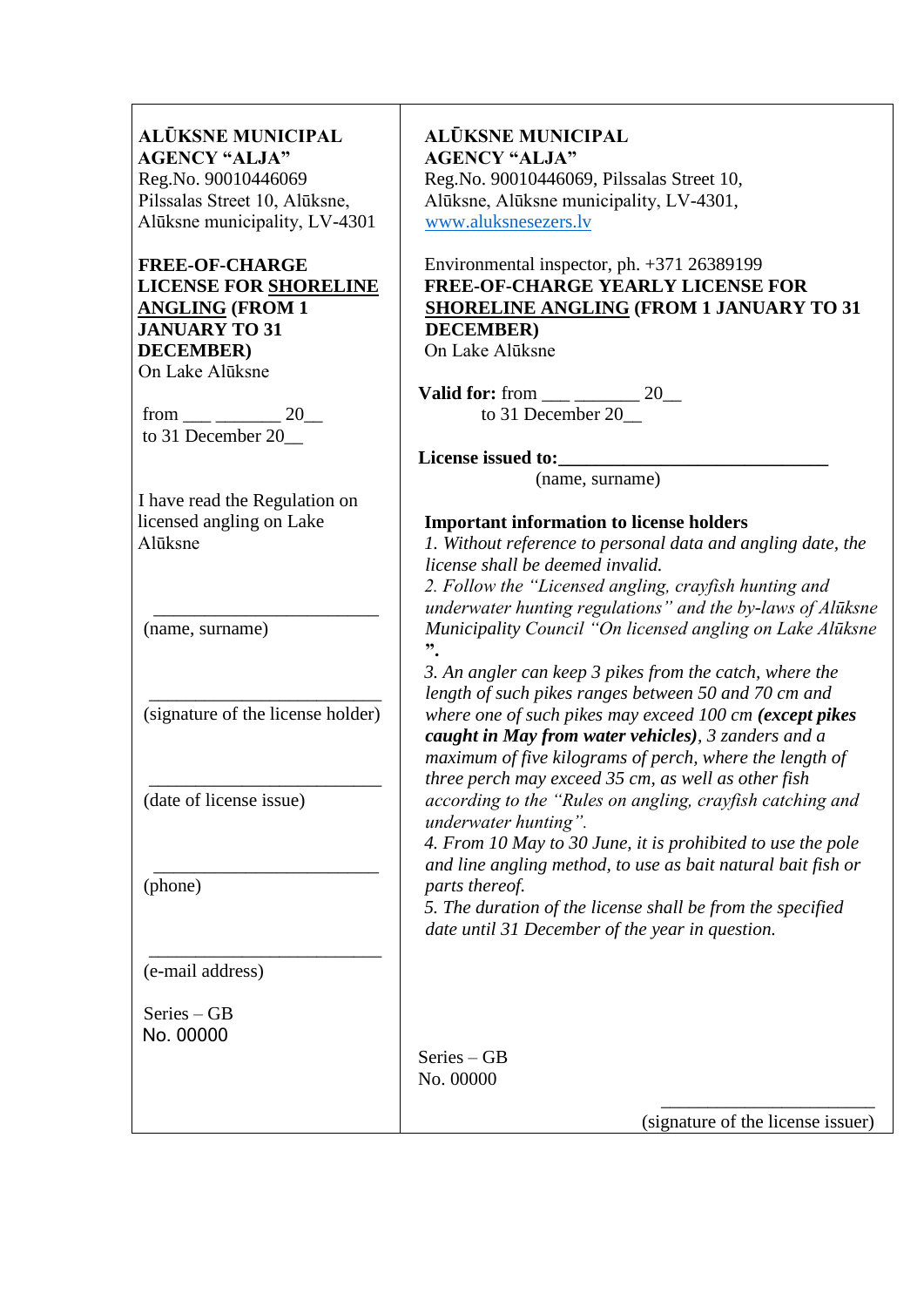Annex 2 To the Alūksne municipality council By-laws No. 29/2021 of 25 November 2021 Amendments to the Alūksne municipality council By-laws No. 5/2020 of 27 February 2020 "On licensed angling on Lake Alūksne"

Annex 3

to the by-laws of Alūksne Municipality Council "On licensed angling on Lake Alūksne" of 27 February 2020

### **TEMPLATE TABLE TO DOCUMENT THE CATCH**

|                 |         | TEMPLATE FORM TO DOCUMENT THE CATCH                                                                                                                                         |        |
|-----------------|---------|-----------------------------------------------------------------------------------------------------------------------------------------------------------------------------|--------|
| from the catch: |         | During the period of validity of the license, the fish kept                                                                                                                 |        |
| Date            | Species | Quantity                                                                                                                                                                    | Weight |
|                 |         |                                                                                                                                                                             |        |
| site.           |         | Licenses purchased on the website www.epakalpojumi.lv,<br>www.manacope.ly and on the mobile application "Mana<br>cope", in the section 'Catch registration' of the relevant |        |

Chairman of the Council /signature/ Dz.ADLERS